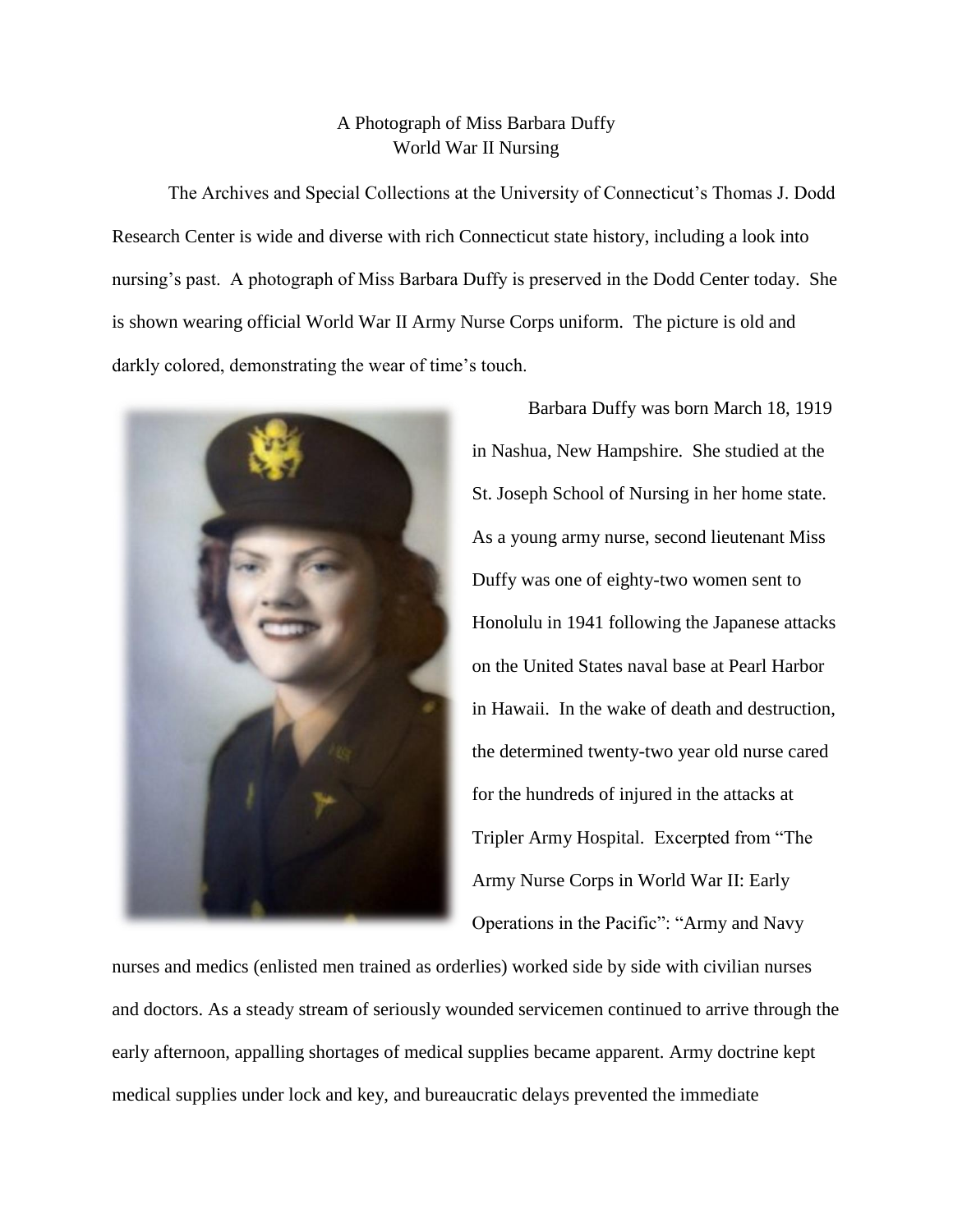replacement of quickly used up stocks. Working under tremendous pressure, medical personnel faced shortages of instruments, suture material, and sterile supplies. Doctors performing major surgery passed scissors back and forth from one table to another. Doctors and nurses used cleaning rags as face masks and operated without gloves." Duffy described the environment: "It was tense, not knowing if you were going to be attacked again… we were really restricted where we could go." Eventually, she met and married her husband, Cornelius Duffy, who was sent to battle in Europe. The couple raised five children together following the war. Even after she completed her service in the army, Duffy remained a nurse, working at Norwalk Hospital for thirty-two years until her retirement in the year 1991.

To hear more about her experience at Pearl Harbor, watch the one-on-one interview with the late army nurse:<http://veteranvoicesofpittsburgh.com/barbara-duffy-army/>

To read more about her personal and professional life, visit:

<http://westport.dailyvoice.com/news/barbara-l-duffy-wwii-nurse/405998/>

To read her obituary, visit: [http://westport.dailyvoice.com/news/barbara-l-duffy-wwii-](http://westport.dailyvoice.com/news/barbara-l-duffy-wwii-nurse/405998/)

## [nurse/405998/](http://westport.dailyvoice.com/news/barbara-l-duffy-wwii-nurse/405998/)

The photograph of Miss Duffy embodies the essence and power of feminine grace and the military's persistent strength and courage. Duffy looks proud as a nurse in uniform, not only representing herself as a nurse, but as a servant of the people, all

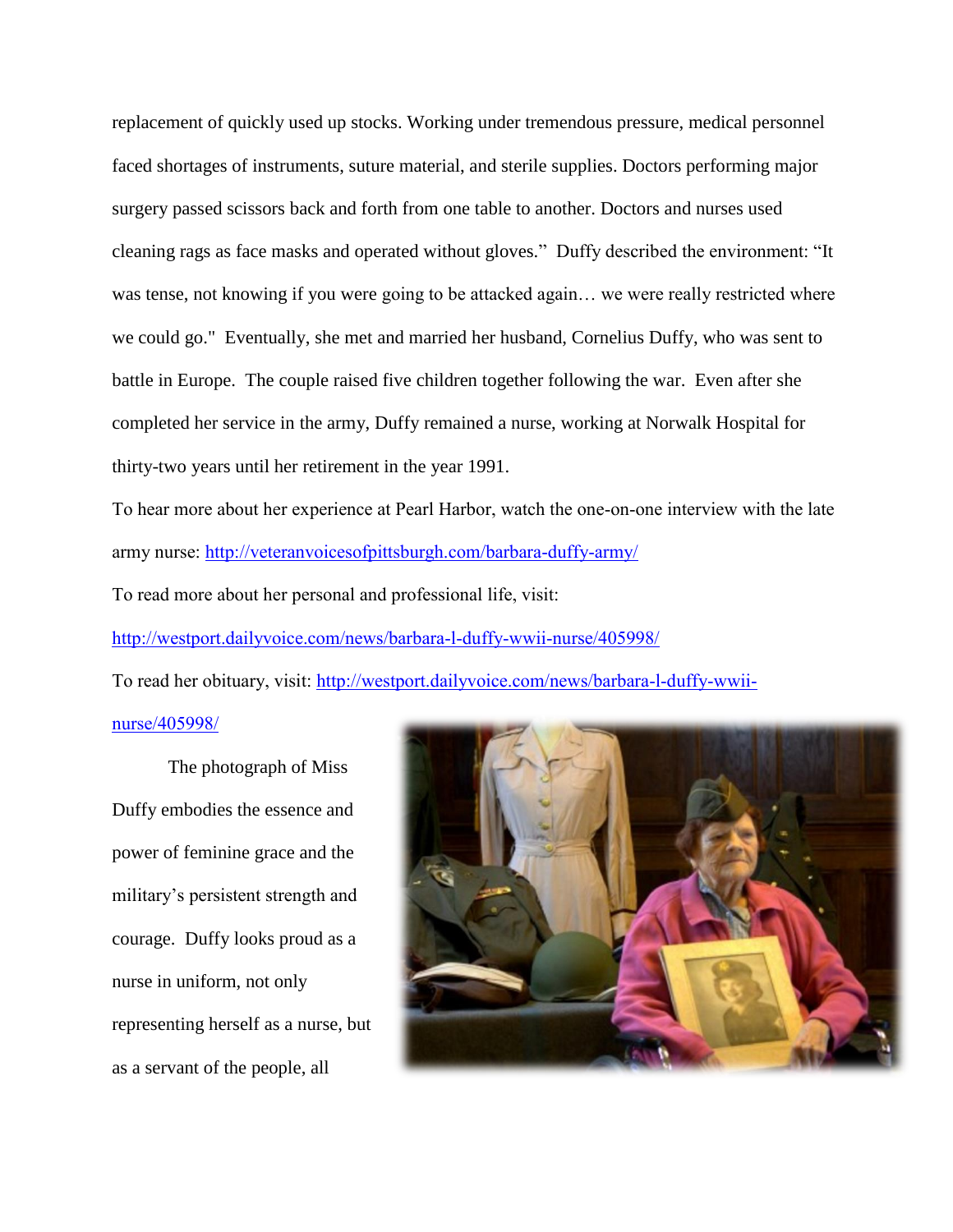united by war. As an Army Nurse, Duffy worked under some of the most extreme conditions the nursing field can offer. Duffy represented a new class of women and a new class of nurses. Excerpted from "The Army Nurse Corps in World War II":

*"More than 59,000 American nurses served in the Army Nurse Corps during World War II. Nurses worked closer to the front lines than they ever had before. Within the "chain of evacuation" established by the Army Medical Department during the war, nurses served under fire in field hospitals and evacuation hospitals, on hospital trains and hospital ships, and as flight nurses on medical transport planes. The skill and dedication of these nurses contributed to the extremely low post-injury mortality rate among American military forces in every theater of the war. Overall, fewer than 4 percent of the American soldiers who received medical care in the field or underwent evacuation died from wounds or disease."*

To read more about Army Nursing, visit: [http://www.history.army.mil/books/wwii/72-14/72-](http://www.history.army.mil/books/wwii/72-14/72-14.htm) [14.htm](http://www.history.army.mil/books/wwii/72-14/72-14.htm)